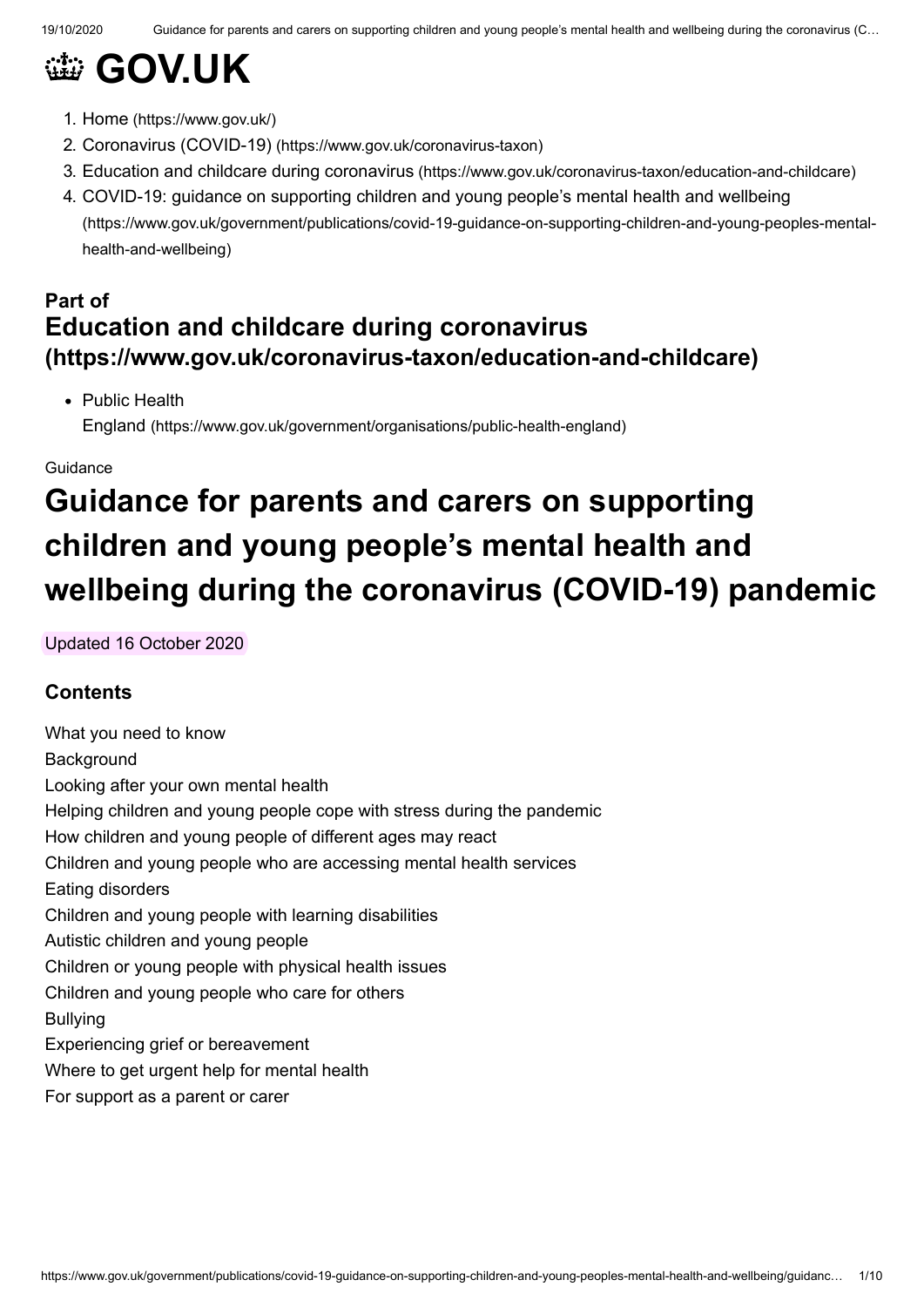

#### © Crown copyright 2020

This publication is licensed under the terms of the Open Government Licence v3.0 except where otherwise [stated. To view this licence, visit nationalarchives.gov.uk/doc/open-government-licence/version/3](https://www.nationalarchives.gov.uk/doc/open-government-licence/version/3) (https://www.nationalarchives.gov.uk/doc/open-government-licence/version/3) or write to the Information Policy Team, The National Archives, Kew, London TW9 4DU, or email: [psi@nationalarchives.gsi.gov.uk](mailto:psi@nationalarchives.gsi.gov.uk).

Where we have identified any third party copyright information you will need to obtain permission from the copyright holders concerned.

This publication is available at https://www.gov.uk/government/publications/covid-19-guidance-on-supportingchildren-and-young-peoples-mental-health-and-wellbeing/guidance-for-parents-and-carers-on-supportingchildren-and-young-peoples-mental-health-and-wellbeing-during-the-coronavirus-covid-19-outbreak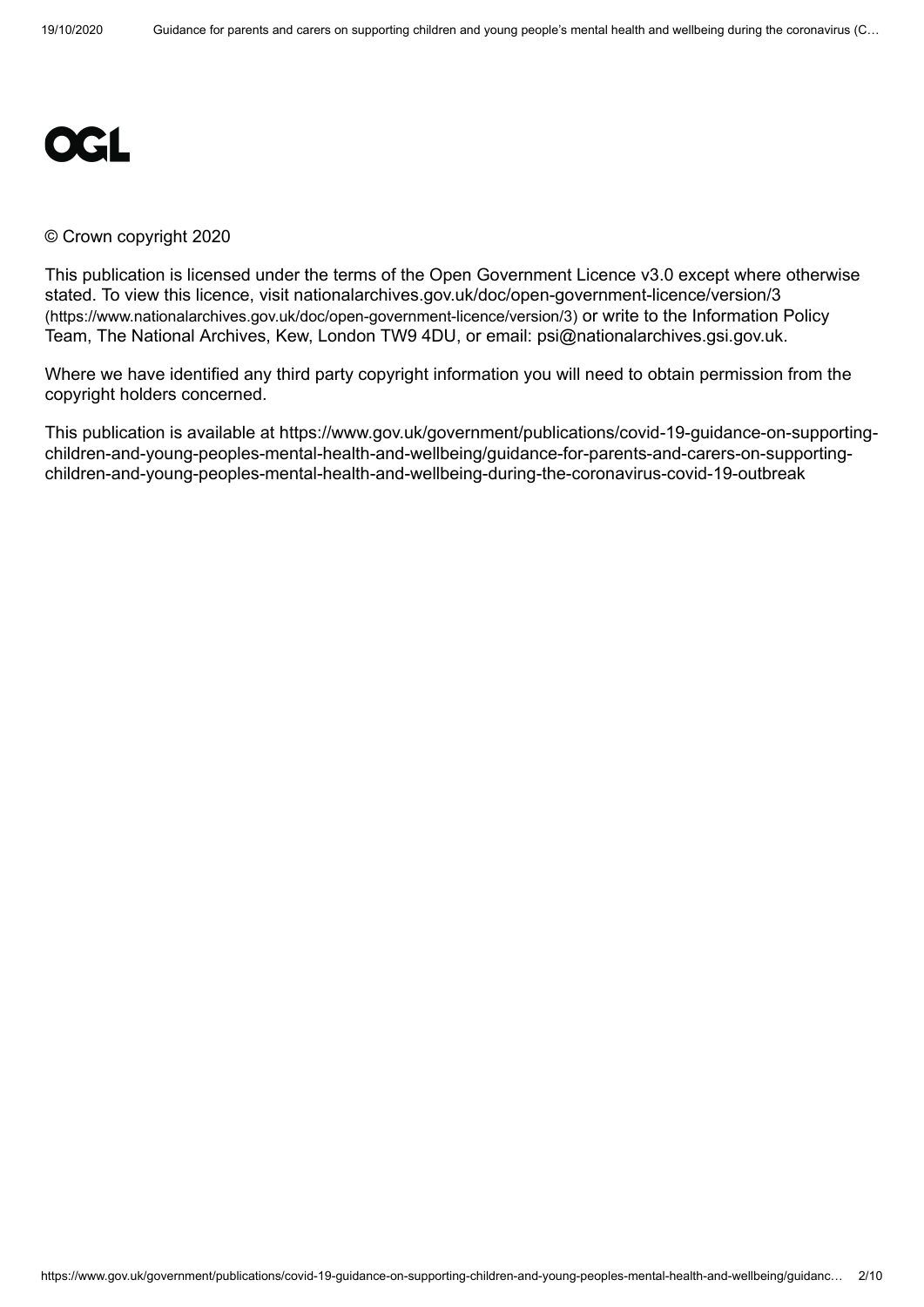## **What you need to know**

The coronavirus (COVID-19) pandemic is going to affect daily life, as the government and the NHS take necessary steps to manage the pandemic, reduce transmission and treat those who need medical attention.

Regardless of their age, this may be a difficult time for children and young people. Some may react immediately, while others may show signs of difficulty later on.

How a child or young person reacts can vary according to their age, how they understand information and communicate, their previous experiences, and how they typically cope with stress. Adverse reactions may include worrying about their health or that of family and friends, fear, avoidance, problems sleeping or physical symptoms such as stomach ache.

During this time, it's important that you support and take care of your family's mental health – there are lots of things you can do, and additional support is available if you need it.

#### **Background**

<span id="page-2-0"></span>This advice is to help adults with caring responsibilities look after the mental health and wellbeing of children and young people, including those with additional needs and disabilities, during the COVID-[1](#page-9-0)9 pandemic.<sup>1</sup>

[For wider information on how to protect yourself and others, see the guidance on this page](https://www.gov.uk/coronavirus) (https://www.gov.uk/coronavirus).

This guidance will be updated in line with the changing situation.

#### **Looking after your own mental health**

As well as thinking about the children or young people in your care, it is important to take care of your own mental health and wellbeing. Children and young people react, in part, to what they see from the adults around them. When parents and carers deal with a situation calmly and confidently, they can provide the best support for their children and young people. Parents and carers can be more supportive to others around them, especially children, when they are better prepared.

See guidance on how to look after your mental health and wellbeing

[\(https://www.gov.uk/government/publications/covid-19-guidance-for-the-public-on-mental-health-and-wellbeing/guidance](https://www.gov.uk/government/publications/covid-19-guidance-for-the-public-on-mental-health-and-wellbeing/guidance-for-the-public-on-the-mental-health-and-wellbeing-aspects-of-coronavirus-covid-19)for-the-public-on-the-mental-health-and-wellbeing-aspects-of-coronavirus-covid-19) during the COVID-19 pandemic or visit Every Mind Matters [\(https://www.nhs.uk/oneyou/every-mind-matters/\)](https://www.nhs.uk/oneyou/every-mind-matters/) for clear advice and actions to take care of your mental health and wellbeing

#### **Helping children and young people cope with stress during the pandemic**

There are some key actions you can consider to support your child or young person's mental health and wellbeing during the pandemic, including:

**Listening to and acknowledging their concerns.** Children and young people may respond to stress in different ways. Signs may be emotional (for example, they may be upset, distressed, anxious, angry or agitated), behavioural (for example, they may become more clingy or more withdrawn, or they may wet the bed), or physical (for example, they may experience stomach aches).

Look out for any changes in their behaviour. Children and young people may feel less anxious if they are able to express and communicate their feelings in a safe and supportive environment. Children and young people who communicate differently to their peers may rely on you to interpret their feelings. Listen to them, acknowledge their concerns and give them extra love and attention if they need it.

MindEd for families [\(https://mindedforfamilies.org.uk/\)](https://mindedforfamilies.org.uk/) is a free online educational resource on children and young people's mental health for all adults, which can support parents and carers through these exceptional circumstances.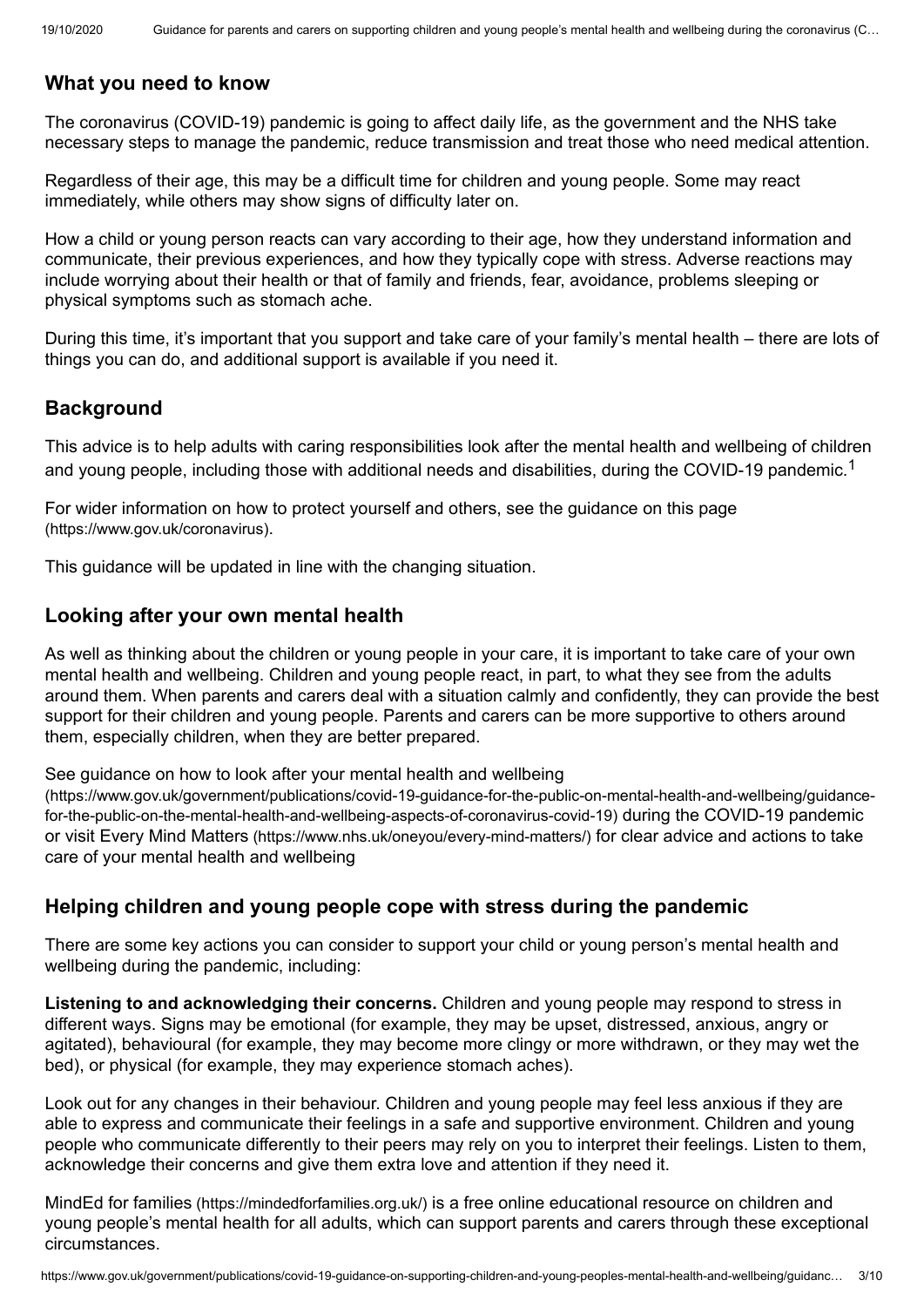**Providing clear information about the situation.** Children and young people want to feel assured that their parents and carers can keep them safe. One of the best ways to achieve this is by talking openly about what is happening and providing honest answers to any questions they have, using words and explanations that they can understand. Explain what is being done to keep them and their loved ones safe, including any actions they can take to help, such as washing their hands more often than usual.

[There are resources available to help you do this, including the Children's Commissioner's Children's Guide](https://www.childrenscommissioner.gov.uk/wp-content/uploads/2020/03/cco-childrens-guide-to-coronavirus.pdf) to Coronavirus (https://www.childrenscommissioner.gov.uk/wp-content/uploads/2020/03/cco-childrens-guide-tocoronavirus.pdf)[, or the Inter-Agency Standing Committee \(IASC\) have produced a storybook developed by](https://interagencystandingcommittee.org/system/files/2020-04/My%20Hero%20is%20You%2C%20Storybook%20for%20Children%20on%20COVID-19.pdf) and for children around the world affected by COVID-19

(https://interagencystandingcommittee.org/system/files/2020-

04/My%20Hero%20is%20You%2C%20Storybook%20for%20Children%20on%20COVID-19.pdf).

[Make sure you use reliable sources of information such as GOV.UK](https://www.gov.uk/government/topical-events/coronavirus-covid-19-uk-government-response) (https://www.gov.uk/government/topical[events/coronavirus-covid-19-uk-government-response\)](https://www.nhs.uk/conditions/coronavirus-covid-19/) or the NHS website

(https://www.nhs.uk/conditions/coronavirus-covid-19/) – there is a lot of misleading information from other sources that can create stress for you and your family. It will not always be possible to provide answers to all the questions that children and young people may ask, or to address all their concerns, so focus on listening and acknowledging their feelings to help them feel supported.

**Being aware of your own reactions.** Remember that children and young people often take their emotional cues from the important adults in their lives, so how you respond to the situation is very important. It is important to manage your own emotions and remain calm, speak kindly to them, and answer any questions they have honestly.

For further information on how to look after your own mental wellbeing during the pandemic, see the guidance on how to look after your own mental health and wellbeing [\(https://www.gov.uk/government/publications/covid-19-guidance-for-the-public-on-mental-health-and-wellbeing\)](https://www.gov.uk/government/publications/covid-19-guidance-for-the-public-on-mental-health-and-wellbeing) or visit Every Mind Matters [\(https://www.nhs.uk/oneyou/every-mind-matters/\)](https://www.nhs.uk/oneyou/every-mind-matters/).

**Connecting regularly.** If it is necessary for you and your children to be in different locations to normal, make sure you still have regular and frequent contact via the phone or video calls with them. Try to help your child understand what arrangements are being made for them and why in simple terms.

**Support safe ways for children and young people to connect with their friends.** Where it isn't possible for them to meet in person, they can connect online or via phone or video calls. For more advice on helping [your children stay safe online, see this guidance on staying safe online during the COVID-19 pandemic](https://www.gov.uk/guidance/covid-19-staying-safe-online#parents) (https://www.gov.uk/guidance/covid-19-staying-safe-online#parents).

**Creating a new routine.** Life is changing for all of us for a while. Routine gives children and young people an increased feeling of safety in the context of uncertainty, so think about how to develop a new routine, especially if they are not at school:

- make a plan for the day or week that includes time for learning, playing and relaxing
- schools have started to welcome back more children, but if they have to stay home from school, ask teachers what you can do to support continued learning at home. The Department for Education has published a list of recommended online educational resources for home schooling [\(https://www.gov.uk/government/publications/coronavirus-covid-19-online-education-resources/coronavirus-covid-](https://www.gov.uk/government/publications/coronavirus-covid-19-online-education-resources/coronavirus-covid-19-list-of-online-education-resources-for-home-education)19-list-of-online-education-resources-for-home-education)
- encourage maintaining a balance between being online and offline and discover new ideas for activities to do from home if needed. The Children's Commissioner guide [\(https://www.childrenscommissioner.gov.uk/wp-content/uploads/2020/03/cco-childrens-guide-to-coronavirus.pdf\)](https://www.childrenscommissioner.gov.uk/wp-content/uploads/2020/03/cco-childrens-guide-to-coronavirus.pdf) signposts to some ideas to help fight boredom
- children and young people ideally need to be active for 60 minutes a day, which can be more difficult when spending longer periods of time indoors. Plan time outside if you can do so safely or see Change4Life [\(https://www.nhs.uk/change4life\)](https://www.nhs.uk/change4life) for ideas for indoor games and activities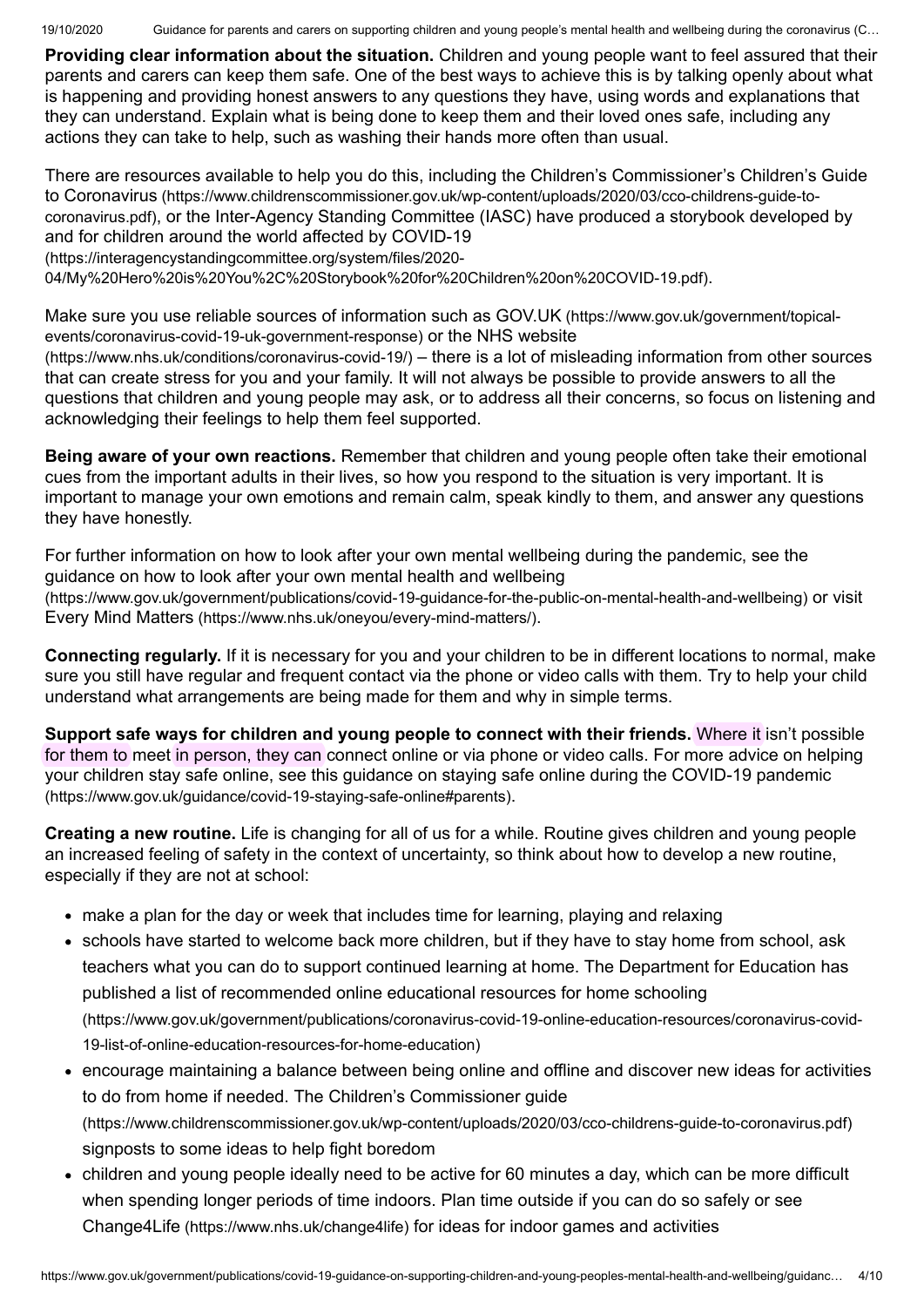- don't forget that sleep is important for mental and physical health, so try to keep to existing bedtime routines
- it may be tempting to give children and young people treats such as sweets or chocolate but this is not [good for their health, especially as they may not be as physically active as normal. See Change4Life](https://www.nhs.uk/change4life) (https://www.nhs.uk/change4life) for ideas for healthy treats
- children under 18 that do not live in the same household as their parents or someone with parental responsibility can be moved between their parents' homes to continue existing arrangements

**Limiting exposure to media and talking more about what they have seen and heard.** Like adults, children and young people may become more distressed if they see repeated coverage about the COVID-19 pandemic in the media. A complete news blackout is also rarely helpful as they are likely to find information from other sources, such as online or through friends. Try to avoid turning the television off or closing web pages when children or young people come into the room. This can pique their interest to find out what is happening and their imagination can take over. Instead, consider limiting the amount of exposure you and your family have to media coverage.

Young people will also hear things from friends and get information from social media. Talk to them about what is happening and ask them what they have heard. Try to answer their questions honestly but reassure where you can.

## **How children and young people of different ages may react**

All children and young people are different, but there are some common ways in which different age groups may react to a situation like the COVID-19 pandemic. The common reactions to distress will fade over time for most children and young people, though could return if they see or hear reminders of what happened. Understanding these may help you to support your family.

## **For infants to 2-year-olds**

Infants may become more easily distressed. They may cry more than usual or want to be held and cuddled more.

## **For 3- to 6-year-olds**

Preschool and nursery children may return to behaviours they have outgrown, such as toileting accidents, bed-wetting, or being frightened about being separated from their parents or carers. They may also have tantrums or difficulty sleeping.

#### **For 7- to 10-year-olds**

Older children may feel sad, angry, or afraid. Peers may share false information but parents or carers can correct the misinformation. Older children may focus on details of the situation and want to talk about it all the time, or not want to talk about it at all. They may have trouble concentrating.

#### **For preteens and teenagers**

Some preteens and teenagers respond to worrying situations by acting out. This could include reckless driving, and alcohol or drug use. Others may become afraid to leave the home and may cut back on how much time they connect with their friends. They can feel overwhelmed by their intense emotions and feel unable to talk about them. Their emotions may lead to increased arguing and even fighting with siblings, parents, carers or other adults. They may have concerns about how the school closures and exam cancellations will affect them.

#### **Children and young people who are accessing mental health services**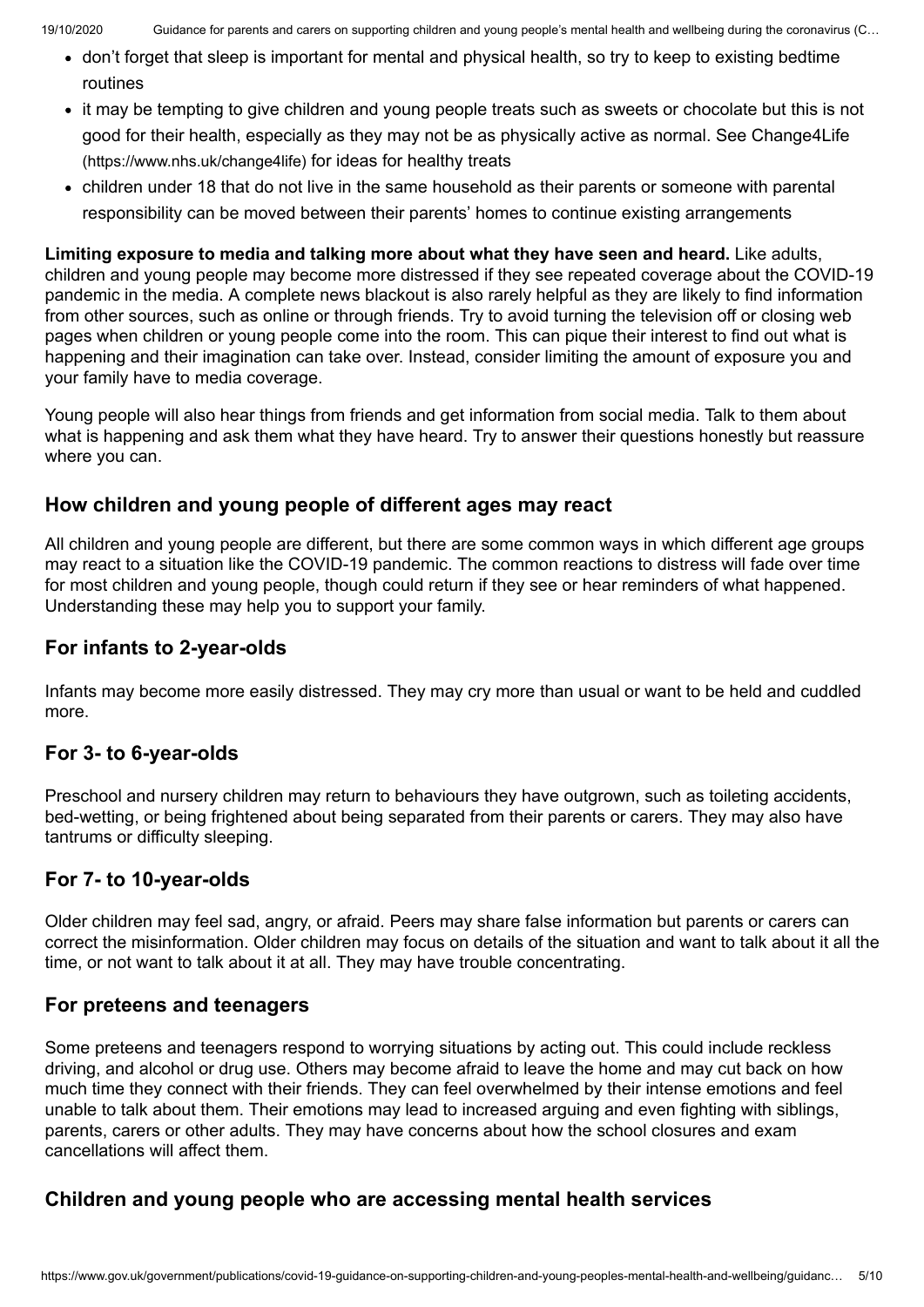Children and young people with an existing mental health problem may find the current uncertainty around the COVID-19 pandemic particularly difficult. Their increased stress may lead to a change in their behaviours and their mental health needs. If you are concerned about how to access support if they need to stay at home, you may want to think about the following actions.

# **Speak to your child or young person's mental health team**

Contact them to discuss any concerns and check how care will continue to be accessed. Update any safety and care plans as agreed.

# **Identify how the support your child or young person normally receives can be maintained**

Ask about having appointments by phone, text or online, and how their health professional can offer extra support if your child or young person needs it.

If you usually have support in your home, check with your local authority or care provider what alternative arrangements are in place. Make sure it is clear if support is still needed for your child or young person.

If your child or young person has been admitted to an inpatient mental health unit, talk to the staff about their policies on access to mobile phones and think about how you can stay in contact, particularly if you have to stay at home. Ask the unit if you could participate in a virtual ward round to keep in touch with your child or young person's mental health team. If you need to stay at home this will also impact on whether your child or young person can come home on leave, so talk to your child or young person about what might happen so they are fully informed.

If your child or young person becomes affected by COVID-19 they will need to be cared for appropriately, so talk to the unit about what plans are in place should this happen and how best to communicate these to your child or young person.

# **Plan how you will access medication**

You might be able to order repeat prescriptions by phone. Or you may be able to do this online using an app or website if your doctor's surgery offers this.

Ask your pharmacy about getting medication delivered or think about who you could ask to collect it for you. The NHS website has more information about getting prescriptions for someone else [\(https://www.nhs.uk/common-health-questions/caring-carers-and-long-term-conditions/can-i-pick-up-a-prescription-for](https://www.nhs.uk/common-health-questions/caring-carers-and-long-term-conditions/can-i-pick-up-a-prescription-for-someone-else/)someone-else/) [and checking if you have to pay for prescriptions](https://www.nhsbsa.nhs.uk/dont-get-caught-out-penalty-charges/check-you-tick) (https://www.nhsbsa.nhs.uk/dont-get-caught-outpenalty-charges/check-you-tick).

Continue to order repeat prescriptions in your usual timeframe. There is no need to order for a longer duration or larger quantities.

Your GP might convert your child or young person's repeat prescription to one that is supplied under the repeat dispensing arrangements. This means you can go back to the pharmacy for a certain number of repeats without having to get a repeat prescription from the practice.

Be careful about buying medication online. You should only buy from registered pharmacies. You can check [if a pharmacy is registered on the General Pharmaceutical Council website](https://www.pharmacyregulation.org/registers/pharmacy) (https://www.pharmacyregulation.org/registers/pharmacy).

You might also want to make arrangements for your child or young person if you become unwell, for example, making sure a partner, friend, family member or neighbour is aware of important information including their care plan, medications and emergency numbers.

# **Eating disorders**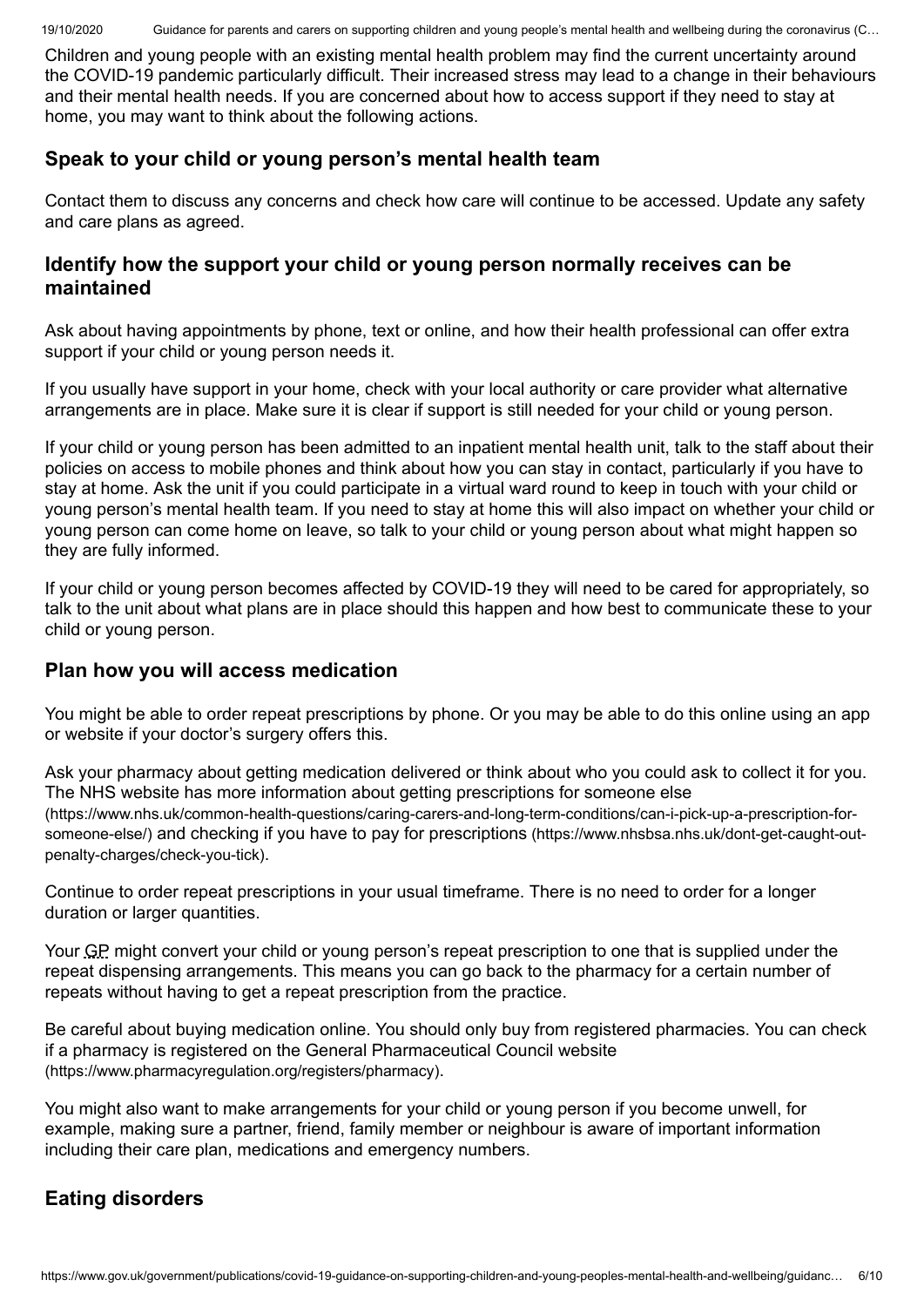Children and young people with an eating disorder may find aspects of the current situation particularly challenging, for example, reduced availability of specific foods, social isolation and significant changes to routine.

[If your child or young person has an eating disorder, you can seek support and advice from your local](https://www.nhs.uk/service-search/other-services/Eating%20disorder%20support/LocationSearch/341) community eating disorder team (https://www.nhs.uk/service-search/other-

services/Eating%20disorder%20support/LocationSearch/341). Most community eating disorder teams support direct access that is not reliant on a referral from your GP.

For children and young people with avoidant restrictive food intake disorder (ARFID), take care about issues that arise if there is:

- reduced availability of specific foods. This may mean your child or young person who is on a limited diet cannot get the foods they eat. Many will go without rather than have something else, but with risk of weight loss or further nutritional deficiency
- significant changes to your child or young person's routine for those with ARFID this can be extremely distressing and challenging to manage. Seek advice on how you can reduce the distress and risk of further reduction of their food intake
- general heightened anxiety monitor existing anxiety and obsessive-compulsive behaviours that are associated with distress and how this is interfering with eating

[The eating disorder charity BEAT provides a helpline and have developed guidance with clinicians on how to](https://www.beateatingdisorders.org.uk/coronavirus) support your child or young person during this difficult time (https://www.beateatingdisorders.org.uk/coronavirus).

# **Children and young people with learning disabilities**

Children and young people with learning disabilities can feel a loss of control in times of uncertainty. They [may need more support or adapted explanations about the pandemic. See the easy-read COVID-19 guide to](https://assets.publishing.service.gov.uk/government/uploads/system/uploads/attachment_data/file/876996/Easy_read_looking_after_your_feelings_and_body.pdf) looking after your feelings and your body

(https://assets.publishing.service.gov.uk/government/uploads/system/uploads/attachment\_data/file/876996/Easy\_read\_lo oking\_after\_your\_feelings\_and\_body.pdf) for ideas.

A good way to help them could be by:

- supporting their decisions
- representing choices visually through written words, pictures, symbol systems or objects if helpful
- supporting them to express their emotions
- letting them know they are not alone

While listening, take their feelings seriously and don't judge their emotions. They may feel anxious about big changes, such as the possibility of having to stay at home for a long period. Where possible, it can be helpful to explain any upcoming changes to routine and circumstances before they happen and help them to plan and come up with solutions, such as finding a hobby or doing exercises to relax and cope with anxiety.

For useful tips for talking about feelings, see Skills for Care advice.

[\(https://www.skillsforcare.org.uk/Documents/Topics/Learning-disability/Mental-health/Top-tips-feelings.pdf\)](https://www.skillsforcare.org.uk/Documents/Topics/Learning-disability/Mental-health/Top-tips-feelings.pdf) For further [guidance on COVID-19 for those with learning disabilities, including easy read materials, see the Mencap](https://www.mencap.org.uk/advice-and-support/health/coronavirus) website (https://www.mencap.org.uk/advice-and-support/health/coronavirus). BILD (the Learning Disability Professional Senate) have also published a collection of resources (https://www.bild.org.uk/wp[content/uploads/2020/03/LD-Senate-Coronavirus-resources-for-use-by-families-27.3.2020.pdf\)](https://www.bild.org.uk/wp-content/uploads/2020/03/LD-Senate-Coronavirus-resources-for-use-by-families-27.3.2020.pdf) that may be useful to support families and carers of people with learning disabilities during the COVID-19 pandemic.

# **Autistic children and young people**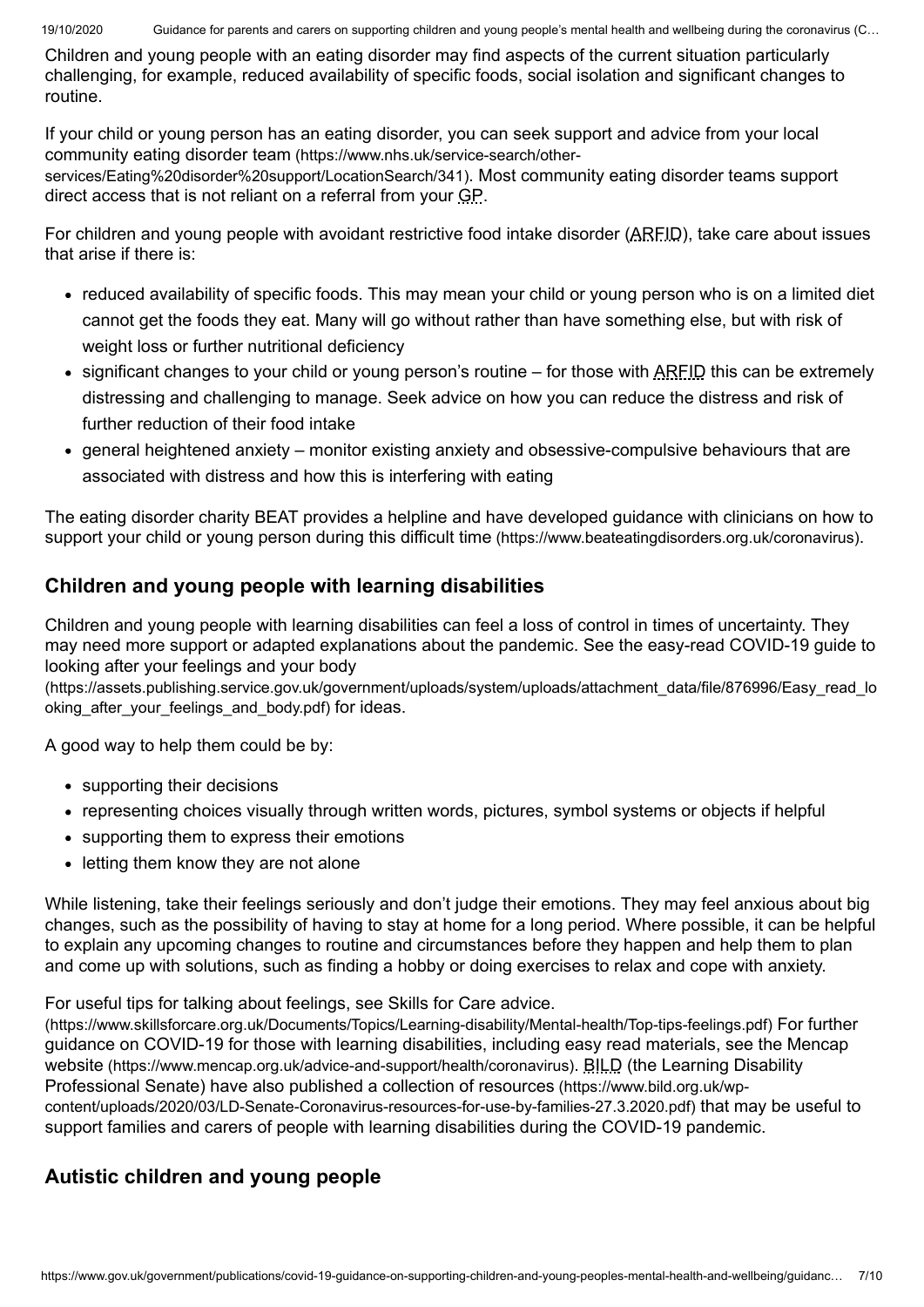Autistic children and young people may struggle to identify any physical symptoms of COVID-19 and experience difficulty talking about the emotions the situation will create. Keep an eye out for changes in behaviour which may help you to identify their emotional state, as well as physical symptoms.

There is going to be disruption for all of us during the pandemic, including not being able to follow normal routines or visit older family members. If your child or young person becomes ill, they may struggle to manage the physical experience. You can help to manage these changes using any strategies that you know work for your family, or seek further advice and support (see sources at the bottom of this section).

It is important to be honest when communicating with your child or young person about the changing situation, measures they can take to stay safe, and the symptoms of the virus. Try to avoid giving definitive statements about the future – this is a rapidly developing situation and your child or young person may be more distressed if things change when they were told they would not. Keep up to date with official [information about COVID-19 with guidance on this page](https://www.gov.uk/government/topical-events/coronavirus-covid-19-uk-government-response) (https://www.gov.uk/government/topicalevents/coronavirus-covid-19-uk-government-response).

[You should continue to access support of local autism groups online or via phone. The National Autistic](https://www.autism.org.uk/about/behaviour/anxiety.aspx) Society guidance on managing anxiety (https://www.autism.org.uk/about/behaviour/anxiety.aspx) might also be helpful – you can call the Autism Helpline [\(https://www.autism.org.uk/services/helplines/main/contact.aspx\)](https://www.autism.org.uk/services/helplines/main/contact.aspx) on 0808 800 4104 for further advice.

## **Children or young people with physical health issues**

Children or young people with long-term physical health issues, such as those who need continuous use of a breathing machine or are confined to a wheelchair or bed, may have stronger reactions to the COVID-19 pandemic. They might have more intense distress, worry or anger than children without these issues because they have less control over their day-to-day wellbeing than other people. Support them by listening to their concerns, providing open and honest explanations about the situation, and giving them information about what is being done to protect them.

If you usually have support in your home, check what alternative arrangements are in place with your local authority or care provider. Make sure it is clear if support is still needed for your child or young person.

For further information about the conditions that put children and young people at increased risk, see [guidance on shielding and protecting people defined on medical grounds as extremely vulnerable](https://www.gov.uk/government/publications/guidance-on-shielding-and-protecting-extremely-vulnerable-persons-from-covid-19) (https://www.gov.uk/government/publications/guidance-on-shielding-and-protecting-extremely-vulnerable-persons-fromcovid-19).

## **Children and young people who care for others**

Some children and young people may also have existing caring responsibilities for adults or siblings. They may be anxious about what will happen if the person they care for becomes unwell, or what will happen if they themselves become unwell and are unable to support the person they care for. Even if they don't currently act as a carer, it is possible that they may become one if they are in a household with one adult.

Planning with your child or young person what will happen if you or another member of the family they care for or may need to care for becomes unwell, including contact details for others who can step in and support them, will help to reduce anxiety.

## **Bullying**

The COVID-19 pandemic may lead to some individuals experiencing bullying, discrimination or harassment, for example, due to their ethnicity or nationality, or perceived illness. It is important to check that your children and young people are not experiencing bullying or bullying others.

Remind your children and young people that everyone deserves to be safe wherever they are, including online and at home. Bullying is always wrong, and we should each do our part to be kind and support each other. If they have been bullied, they should feel comfortable telling an adult that they trust.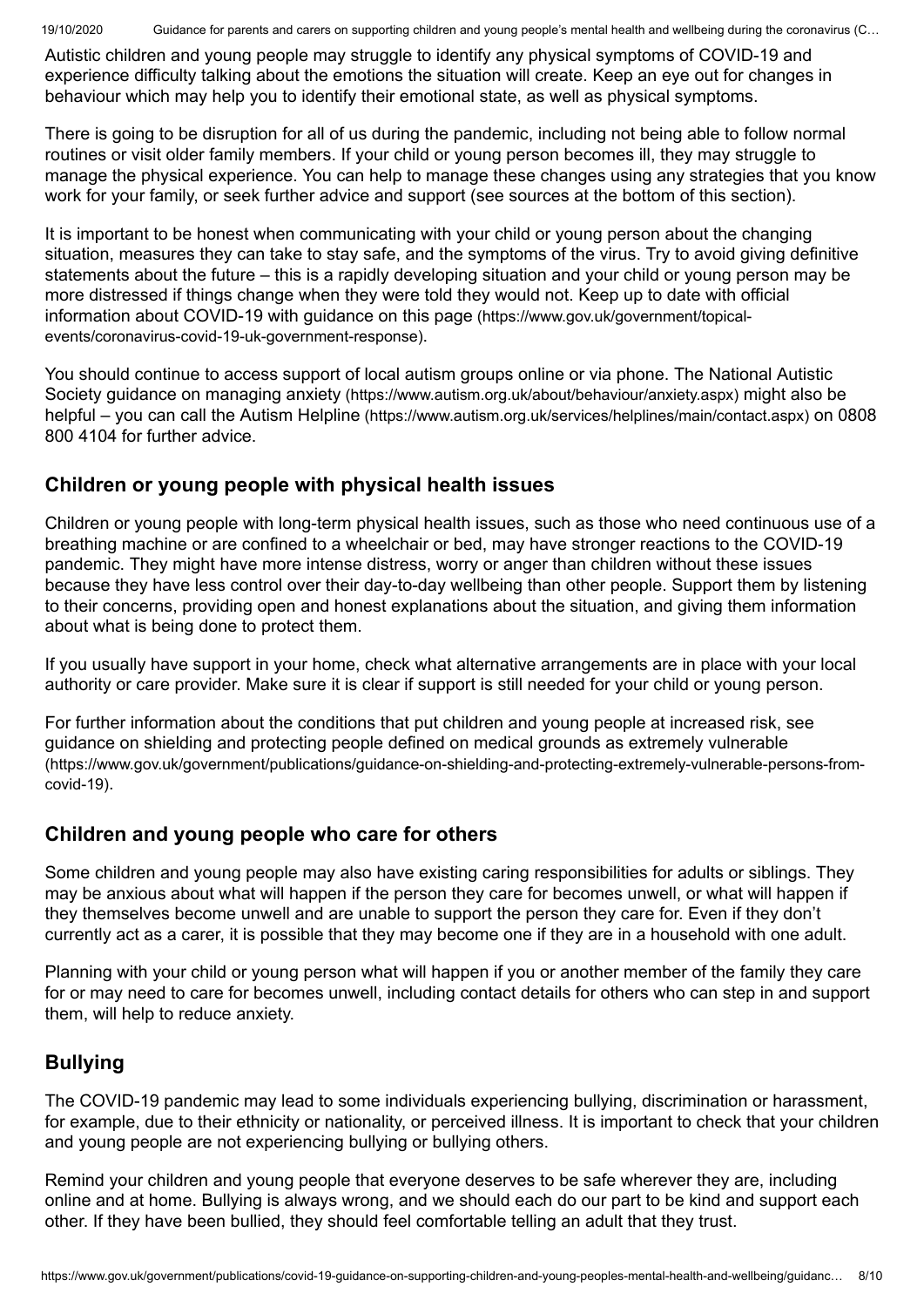[For more advice and resources, see the Anti-Bullying Alliance website](https://www.anti-bullyingalliance.org.uk/tools-information/if-youre-being-bullied/find-help-and-support) (https://www.antibullyingalliance.org.uk/tools-information/if-youre-being-bullied/find-help-and-support).

## **Experiencing grief or bereavement**

Whenever it happens, experiencing the loss of a loved one can be an extremely difficult and challenging time. Children and young people may not be able to say goodbye in the way they would have wanted to, and it may be harder to connect with their usual support networks.

Grief affects children and young people in different ways depending on their age, their level of understanding, and the changes the death means for their daily life. They often feel waves of powerful emotions such as sadness, guilt, shock and anger, which they may struggle to express. It is very common for their behaviour to change and for them to worry a lot about other people.

It can be challenging to support a child when you are grieving yourself. Listening carefully, answering questions honestly in an age-appropriate way, continuing routines where possible, and providing lots of love and support will help.

[The NHS has advice about grief and the support available](https://www.nhs.uk/conditions/stress-anxiety-depression/coping-with-bereavement/) (https://www.nhs.uk/conditions/stress-anxietydepression/coping-with-bereavement/), and the Childhood Bereavement Network [\(http://www.childhoodbereavementnetwork.org.uk/help-around-a-death/covid-19.aspx\)](http://www.childhoodbereavementnetwork.org.uk/help-around-a-death/covid-19.aspx) has information and links to national and local support organisations.

## **Where to get urgent help for mental health**

[If you have urgent mental health needs and need to access support now, visit the NHS.UK urgent mental](https://www.nhs.uk/using-the-nhs/nhs-services/mental-health-services/dealing-with-a-mental-health-crisis-or-emergency/) health page (https://www.nhs.uk/using-the-nhs/nhs-services/mental-health-services/dealing-with-a-mental-health-crisisor-emergency/) to find local options for support.

## **For support as a parent or carer**

## **Young Minds for Parents and Carers**

Young Minds [\(https://youngminds.org.uk/\)](https://youngminds.org.uk/) provides advice about mental health and behaviour problems in [children and young people up to the age of 25. You can call the Parents' and Carers' Helpline](https://youngminds.org.uk/find-help/for-parents/parents-helpline/) (https://youngminds.org.uk/find-help/for-parents/parents-helpline/) on 0808 802 5544. Please be aware Young Minds do not provide any direct psychological services and cannot make referrals to the NHS or Children and Young People's Mental Health Services (CYPMHS).

## **Helplines and websites for your child and or young person**

If your child or young person would like to speak to someone anonymously, they could try calling a helpline or visiting websites such as ChildLine and The Mix.

Shout [\(https://www.crisistextline.uk/\)](https://www.crisistextline.uk/) provides free, confidential support, 24/7 via text for anyone at crisis anytime, anywhere.

You can:

- text SHOUT to 85258 in the UK to text with a trained Crisis Volunteer
- text with someone who is trained and will provide active listening and collaborative problem-solving

ChildLine [\(https://www.childline.org.uk/Pages/Home.aspx\)](https://www.childline.org.uk/Pages/Home.aspx) provides a confidential helpline for any child with a problem. It comforts, advises and protects.

You can:

• call 0800 1111 any time for free